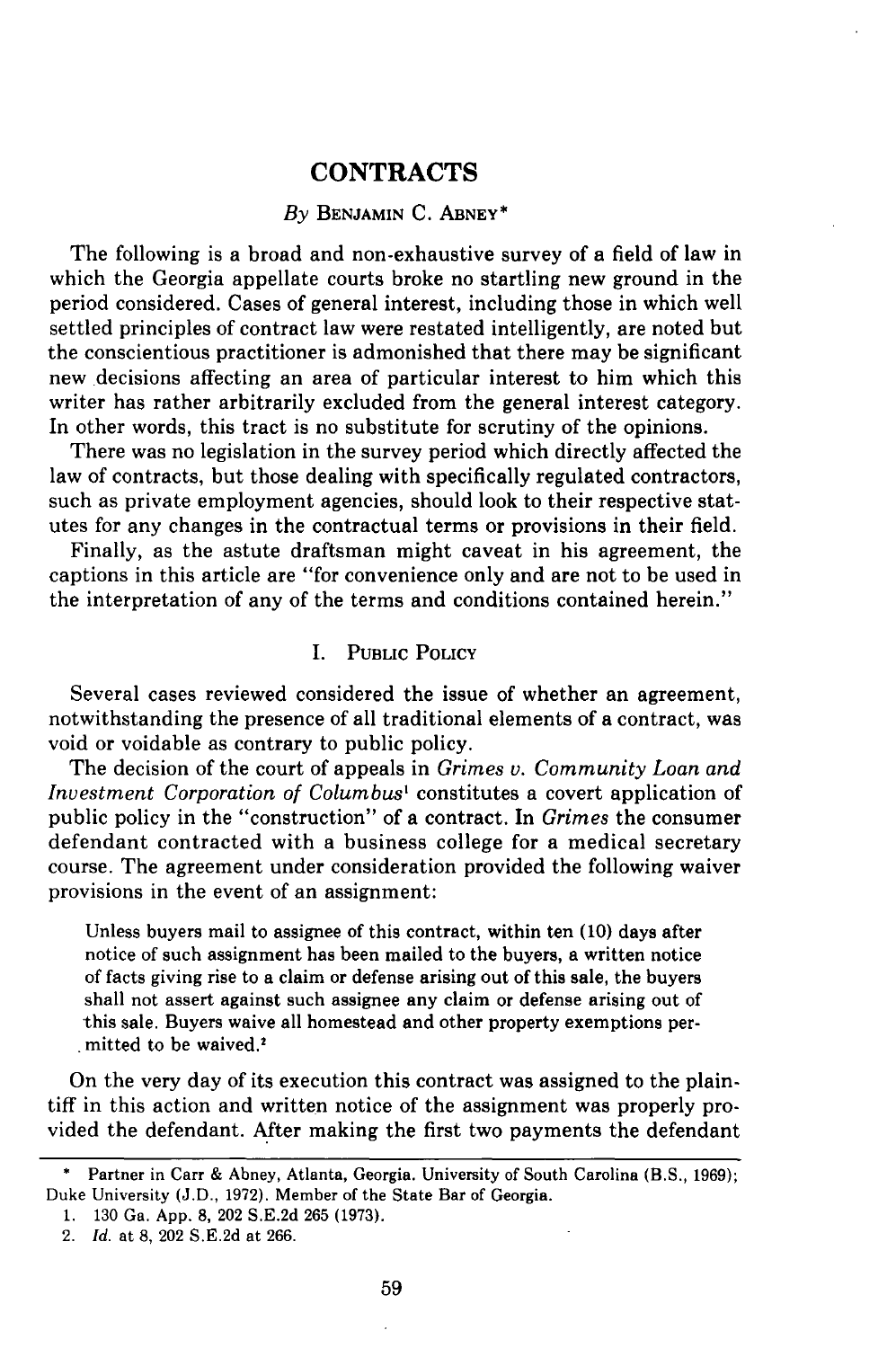defaulted; the plaintiff accelerated the obligation and filed the instant action. The defendant urged failure of consideration and the plaintiff moved to strike the defense, relying on the waiver provision.

In denying the plaintiff's position on the effect of the waiver, the court dragged out the Latin maxim *modus et conventio vincunt legem* which means, essentially, that the form of the agreement and the convention of the parties controls rather than the law. However, the court went on to say that the language in this waiver "must necessarily refer only to those claims and defenses arising out of the sale occurring prior to the time required for the notice."3 The court therefore held that the defense of failure of consideration was not subject to the motion to strike, despite the waiver provision.

The apparent incongruity of this decision with the principles relied upon cannot be easily reconciled. The court stated that parties to a contract are bound by what they have said and then construed away what the parties, in reality, said in this case.

Associate Justice Stoltz's strong dissent, in which he was joined by three other judges, asserted:

To place such an interpretation on the language of the waiver, not only severely restricts the interpretation of the waiver provisions in the case cited in the majority opinion from this Court without specifically qualifying those cases, but also places extreme limitation on cases construing waiver decided by the Supreme Court, which this Court is powerless to do.'

The point that both the majority and the dissent missed is that this case was an application of public policy. The majority stated that the parties did not really mean what they said, but the real effect of this decision is to invalidate such a waiver provision, at least where the contract is one of adhesion and not between parties of equal bargaining power. As stated at the outset, this case is properly viewed as a covert application of a public policy perceived by the court of appeals.

The decision of the supreme court in *Brooks v. Hicks<sup>5</sup>* is an interesting example of where the courts find public policy. In that case the appellant and the appellee entered into a twelve month option agreement which would terminate upon the failure of the appellant to pay the sum of \$3,750.00 on the 21st day of each month during that term. The day of May 21, 1972 fell on a Sunday. The appellant failed to make his payment on that day, and his tender on the next day was refused. On motion for summary judgment the trial court held that the option was terminated by its terms. The supreme court reversed, basing its decision on the assertion

<sup>3.</sup> *Id.* at 10, 202 S.E.2d at 267.

*<sup>4.</sup> Id.* at 11, 202 S.E.2d at 268.

<sup>5. 230</sup> Ga. 500, 197 S.E.2d 711 (1973).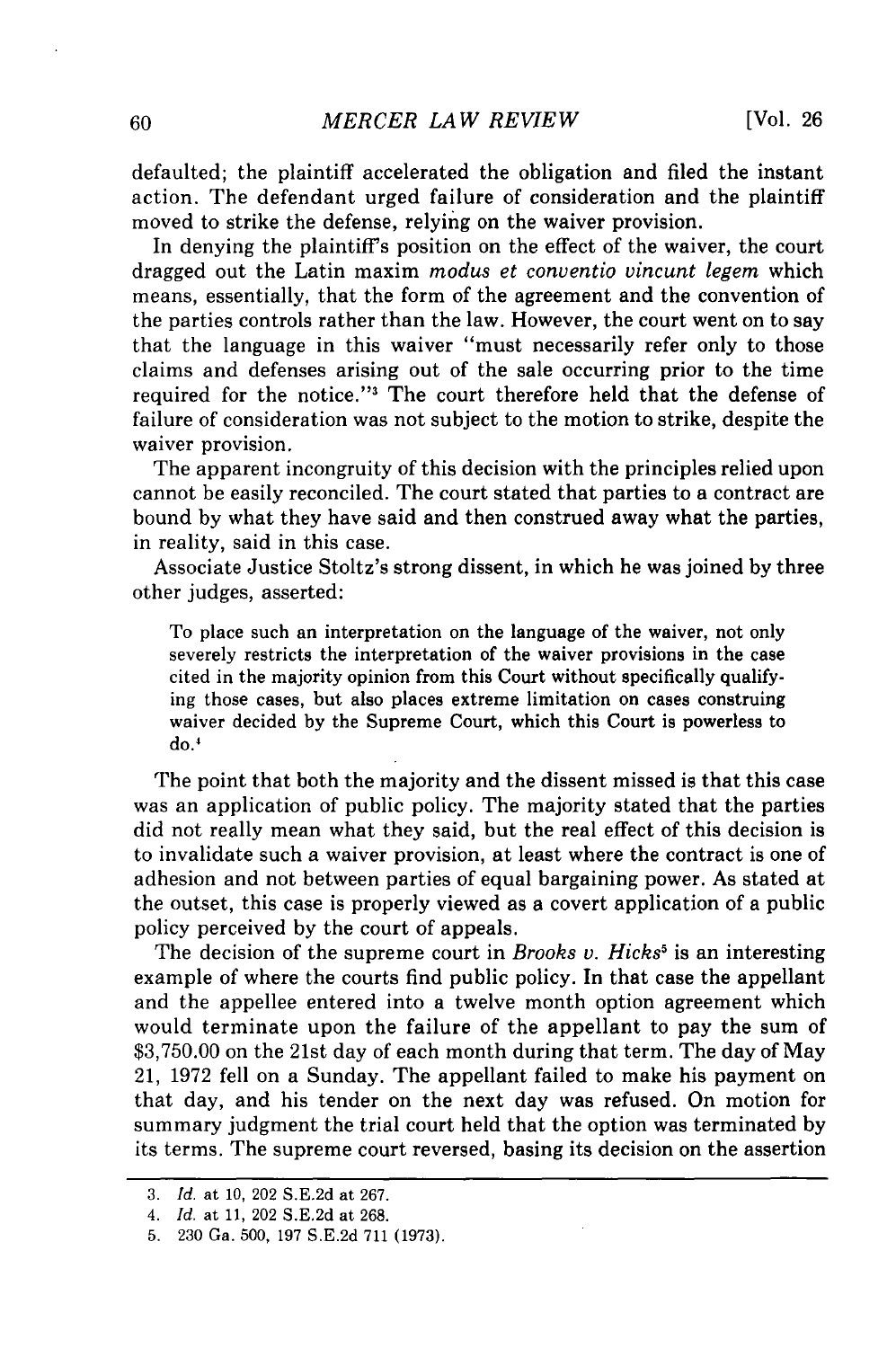### *CONTRACTS*

that to do otherwise would perpetrate "an injustice to which this Court will not lend its aid. It is fundamental that forfeiture of rights is not favored."'

In reaching this decision the court looked to Ga. Code Ann. §102-102(8) (Rev. 1968) which is a rule of construction concerning the effect of any last day falling on a Sunday. The court admitted that this section was not directly applicable to contractual limitations but, nevertheless, held that "this Code Section states a rule of reason with respect to limitations, be they statutory or contractual, which should be applied to limitations in contracts in the absence of any sound reason for not applying them."<sup>7</sup>

As usual, the cases in the survey period included a number involving covenants not to compete incident to both sales of businesses and employment contracts. In this area there is a well articulated principle of public policy disfavoring agreements which tend to lessen competition.<sup>8</sup> To this writer it is surprising that practitioners have not yet learned the parameters to be considered in the drafting of these covenants.

It is clear that the one guiding principle is that covenants in restraint of trade may only be enforced if they are reasonable in terms of time and territory and in restrictions as to the breadth of activities proscribed.<sup>9</sup> In the application of these principles the courts usually take into account

the interests of individuals in gaining and pursuing a livelihood, of commercial concerns in protecting property, confidential information and relationships, good will and economic advantage, and of the broader public policy favoring individual freedom to enter into contracts and to contract as one will.10

As restated by the supreme court in a recent decision, "the rule of reason prevails."<sup>11</sup>

If the foregoing sounds like a very loose principle, the cases in which this principle has been applied have clearly delineated the considerations. For example, it is clear that a covenant not to compete incident to the sale of a business can be much broader than one incident to a simple employment agreement. For example, in *Farmer v. Airco, Inc."1* the supreme court upheld a covenant not to compete incident to the sale of a business which restricted the seller from the operation of a similar business for a period of five years within a 150 mile radius of the buyer's office in Waycross, Georgia. In reaching this decision, the court outlined the following factors for consideration:

1974]

*<sup>6.</sup> Id.* at 501, 197 S.E.2d at 712.

**<sup>7.</sup>** *Id.*

<sup>8.</sup> GA. CODE ANN. §102-102 (Rev. 1968):

<sup>9.</sup> See, e.g., Durham v. Stand-by Labor of Ga., Inc., 230 Ga. 558, 561, 198 S.E.2d 145, 148 (1973).

<sup>10.</sup> *Id.,* 198 S.E.2d at 148.

<sup>11.</sup> *Id.*

<sup>12. 231</sup> Ga. 847, 204 S.E.2d 580 (1973).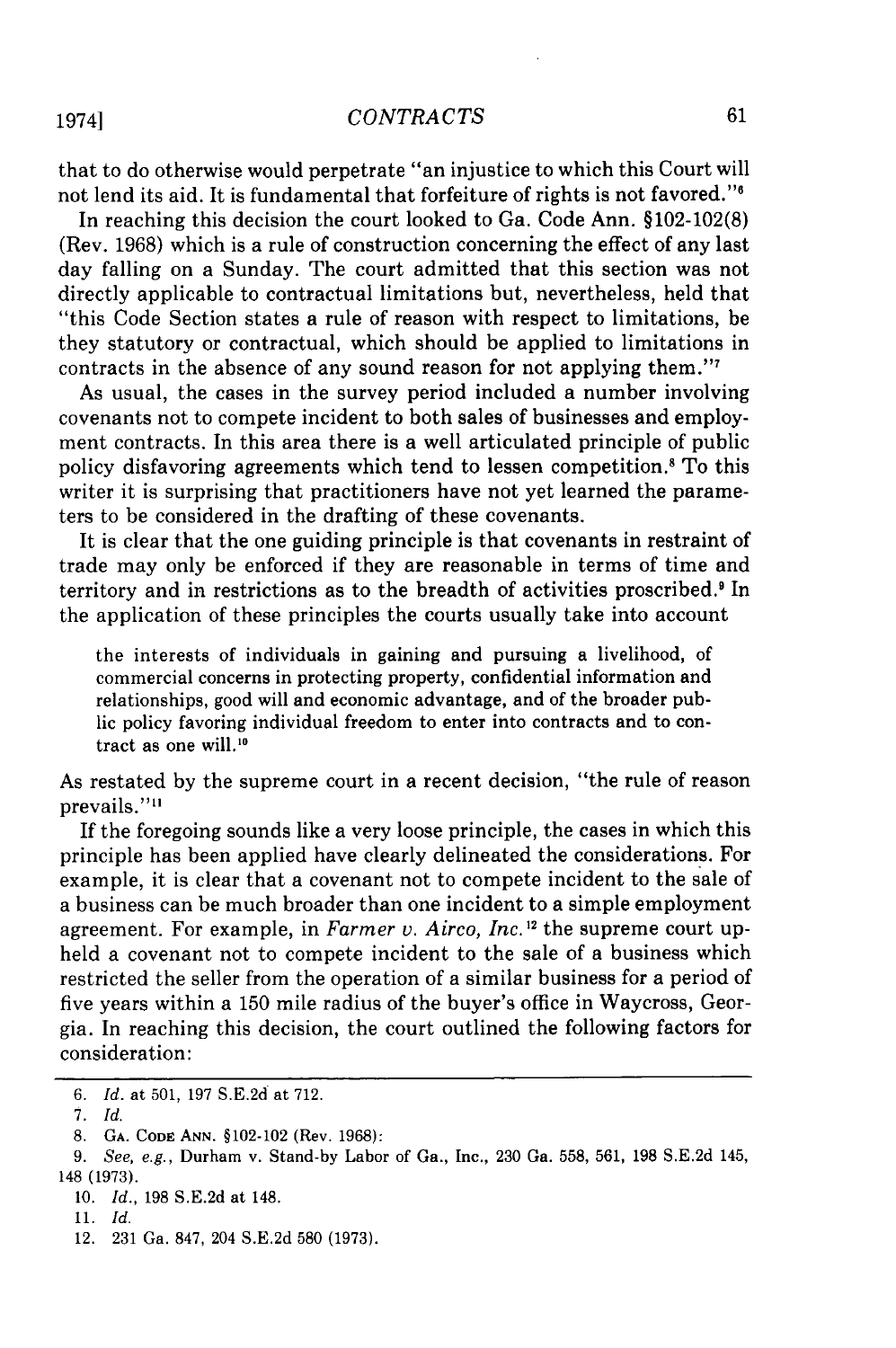1. The provision must be reasonable as to the time of the restraint. 2. The provision must be definite and reasonable as to the territorial extent of the duty owed not to compete. 3. The provisions must be definite and reasonable as to [the] nature of the business activities proscribed by the non-competition covenant.<sup>13</sup>

Conversely, in *Purcell v. Joyner*,<sup>14</sup> the supreme court declined to enforce a restrictive covenant under an employment contract whereby Joyner was not to engage in the business of appraising vehicle damage in a sixteen county territory for a period of three years after the termination of his employment with Purcell. Furthermore, the court declined to apply the "blue pencil theory of severability"<sup>15</sup> so that, in effect, if either the territorial or the time restrictions are too broad, the entire covenant will fail.

Similarly, the supreme court has invalidated a covenant not to compete incident to an employment contract which contained a two year period but covered the entire state of Georgia."6 In contrast, the court has upheld a two year employment non-competition agreement which was limited in territory to the five county metropolitan Atlanta area.<sup>17</sup> In other cases, the courts have refused to enforce non-competition employment agreements of the term of one year and fifty mile radius<sup>18</sup> and have absolutely refused to enforce a straight five year business non-competition agreement which contained no territorial limitation whatsoever and presumably applied to the whole world.<sup>19</sup>

Finally, the supreme court has made it clear that one may not avoid an otherwise valid non-competition agreement by surreptitious means. In *Daubresse v. Smithey*,<sup>20</sup> the court considered a situation in which the defendant attempted to avoid a non-competition agreement incident to the sale of a business by establishing an organization composed of separate but wholly owned corporations to compete with its former buyer. In so holding, the supreme court stated that "in dealing with such contracts, that thats [sic] which may not be done directly may not be done indirectly."<sup>21</sup>

## II. SMALL **LOANS**

A field of contract law allied with the considerations of the public policy

<sup>13.</sup> *Id.* at 849, 204 S.E.2d at 581.

<sup>14.</sup> **231** Ga. 85, 200 S.E.2d 363 (1973).

<sup>15.</sup> *Id.* at 87, 200 S.E.2d at 365.

<sup>16.</sup> Wulfhorst v. Hudgins & Co., **231** Ga. 170, 200 S.E.2d 743 (1973).

<sup>17.</sup> Raiford v. Kramer, **231** Ga. 757, 204 S.E.2d 171 **(1973).**

<sup>18. 230</sup> Ga. 558, **198** S.E.2d 145 (1973).

**<sup>19.</sup>** Greer v. Libsey, **128** Ga. App. 785, **197** S.E.2d 846 (1973). This case involved the recording artist Cortez Greer. It was apparently the contention of the party seeking to enforce this agreement that Mr. Greer's constituency as an entertainer was, in fact, nearly as broad as the world.

<sup>20. 231</sup> Ga. 725, 204 S.E.2d 133 (1973).

<sup>21.</sup> *Id.* at 726, 204 S.E.2d at 134.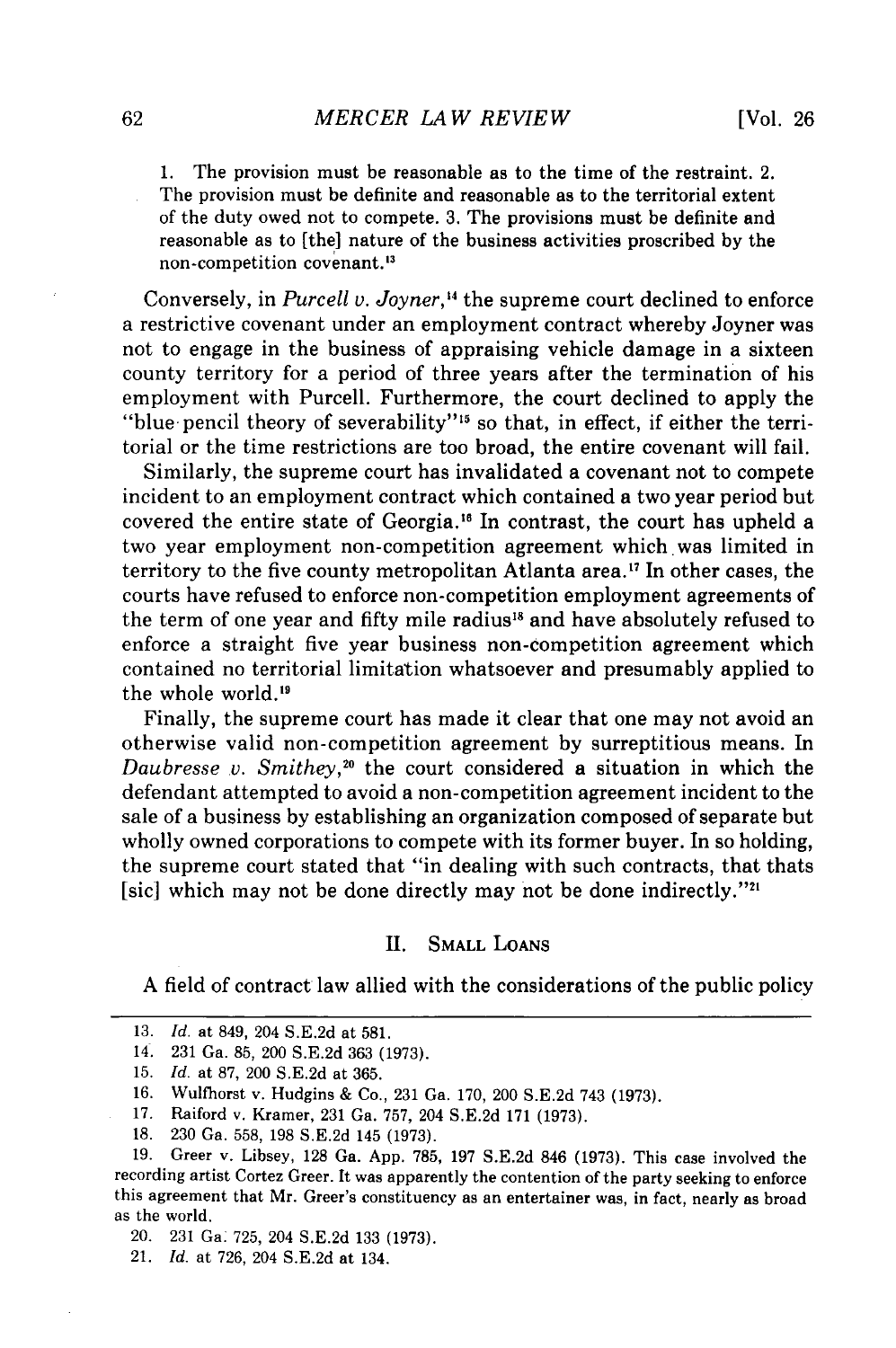#### *CONTRACTS*

cases concerns small loans and decisions of the appellate courts during the survey period with reference to the Georgia Industrial Loan Act.<sup>22</sup> That Act very strictly regulates the contracts of small finance companies which ordinarily deal with consumer customers of less than average financial wherewithal and expertise.

The Act sets a general usury limit of 8% of the face amount of the contract but further allows certain "fees" in excess of this limit so as to allow the lenders a rate of return on their loans in an adequate aggregate amount. The Act further provides, however, that these usury limits not be exceeded and the sanctions section of the Act provides that contracts in violation of the Act shall be void and unenforceable.<sup>23</sup>

In *Roberts v. Allied Finance Co.*<sup>24</sup> the loan company had contracted to charge the maximum rate of interest over a fifteen month period. The contract contained a provision authorizing the acceleration of "all remaining installments"<sup>25</sup> in the event of default. Upon the default of the borrower before the end of the fifteen month period, the plaintiff elected to accelerate under the contract and sued for the entire amount plus late charges. The defendant answered, alleging that the contract was void under the provisions of the Georgia Industrial Loan Act. The trial court directed a verdict in favor of the lender and the borrower appealed.

The court of appeals reversed, in effect finding a usurious charge which resulted in a void contract. In its analysis, the court stated:

The result is that when plaintiff elected to declare "all remaining [installments] at once due and collectible" as the contract provides, plaintiff, by authority of this acceleration clause, charged defendant with the total amount of the interest within a period of indebtedness of less than eight months, instead of the original fifteen months upon which interest was computed to the maximum allowed by §25-315(a). Hence the effective interest rate calculated upon the contract period as foreshortened is greater than 8%per annum [citations omitted]; and, since this result is directly attributable to the exercise of the contract clause providing for acceleration of "installments," which include discounted interest, the obligation as thus accelerated is void and unenforceable.<sup>26</sup>

The court of appeals took the same strict view of the Act in *Patman v. General Finance Corporation of Georgia,"* wherein it invalidated a small loan contract which failed to show in clear terms the amount of each class of credit insurance carried and the premiums charged therefor. In *Patman* the court examined a contract form which provided for either level or decreasing term insurance in which neither was struck out, checked in any

<sup>22.</sup> **GA. CODE ANN. §25-301** et seq. (Rev. 1969).

<sup>23.</sup> **GA.** CODE **ANN.** §25-9903 (Rev. 1969).

<sup>24. 129</sup> Ga. App. 10, 198 S.E.2d 416 (1973).

<sup>25.</sup> *Id.* at 11, 198 S.E.2d at 417.

<sup>26.</sup> *Id.*

<sup>27. 128</sup> Ga. App. 836, 198 S.E.2d 371 (1973).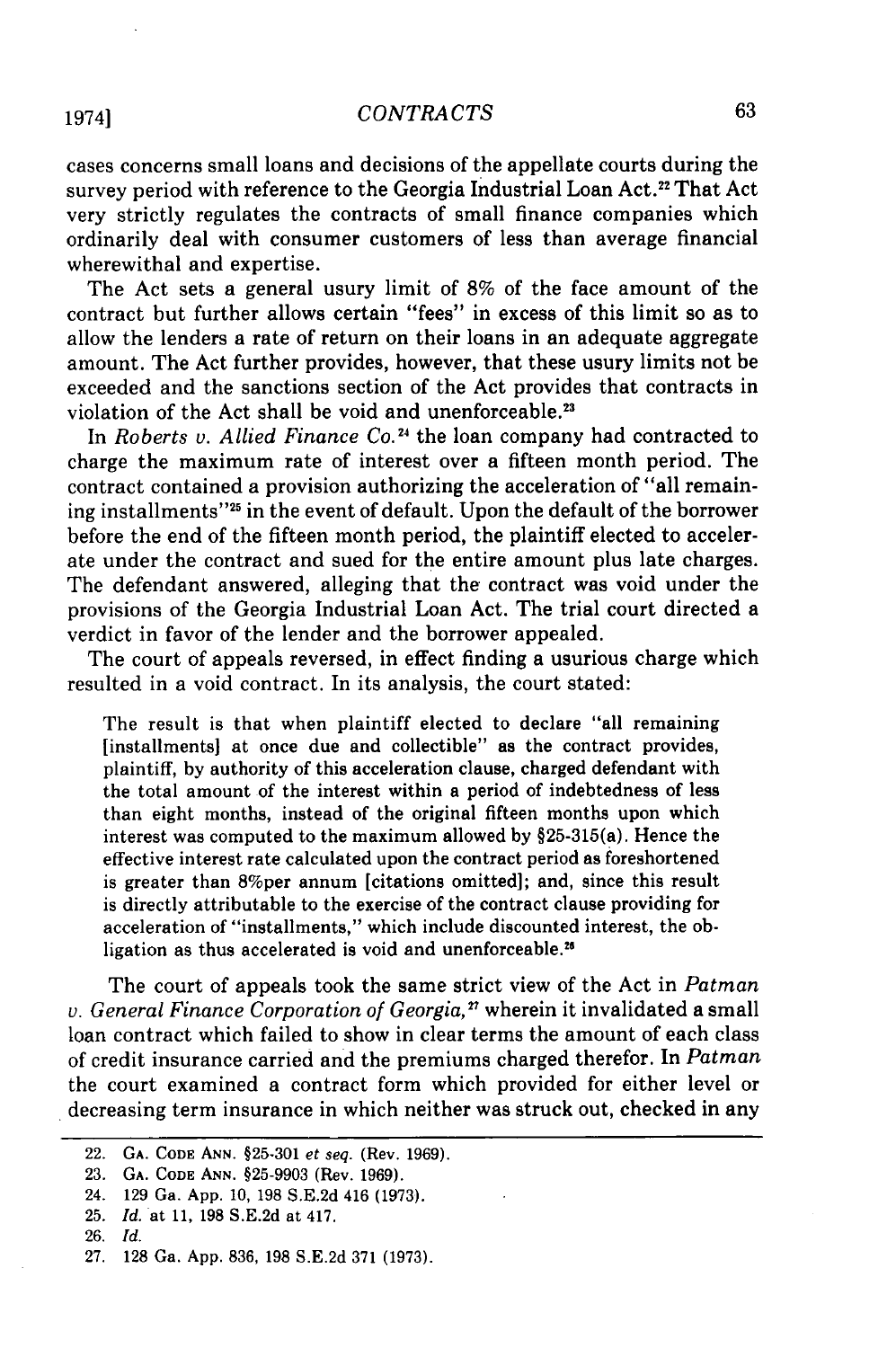way or otherwise designated as the type of insurance purchased. Furthermore, the precise amount of the insurance was nowhere shown in the contract. The court held that this contract on its face failed to comply with the provisions of section 25-319 and was therefore void under the sanction provisions of the Act.

In *Lawrimore v. Sun Finance Co."8* the court of appeals broadened its decision in *Roberts.* The *Lawrimore* contract provided for the same type of acceleration as examined in *Roberts.* However, the posture of the *Lawrimore* case was such that when it reached the court of appeals there was no showing that the judgment from which the appellant was seeking relief actually included any usurious charges. That is, the contract provided that the lender might accelerate but there was no demonstration in the record that any acceleration (with its concomitant usurious charges) took place. Nevertheless, the court invalidated the contract on the theory that the Act not only prohibited acceleration and collection of usurious charges but further prohibited the contracting for a usurious charge. That is, the contract language under consideration gave the lender the power to accelerate and claim a usurious amount and contracting for this power alone constituted a violation of the spirit, if not the actual language of the Industrial Loan Act.

#### III. AssUMPSIT **AND** QUANTUM MERUIT

There is a lack of clarity in the Georgia precedents respecting recoveries based upon contracts implied **by** law. This situation is the result of the misuse and confusion of various terms in this area. The word assumpsit is simply Latin for "he undertook" or "he promised." *Quantum meruit* has been defined as:

As much as he deserved. In pleading. The common count in an action of assumpsit for work and labor, founded on an implied assumpsit or promise on the part of the defendant to pay the plaintiff as much as he reasonably deserved to have for his labor.<sup>29</sup>

This quagmire of semantics is further confused **by** the use of the term "quasi-contract" which is simply a term for a contract implied in law as distinguished from a contract implied **by** some action on the part of the parties thereto.30

An action on a contract implied **by** law was historically brought through the common law writ of assumpsit which is literally a fictional allegation that the defendant promised something. The measure of recovery in such cases is generally the extent of the unjust enrichment of the defendant.<sup>3</sup>

**<sup>28. 131</sup>** Ga. **App. 96, 205 S.E.2d 110** (1974).

**<sup>29.</sup> BLACK'S LAW DICTIONARY** 1408 (4th **Ed. 1968).**

**<sup>30.</sup>** L. **CORBIN, LAW OF CONTRACTS §19.**

**<sup>31.</sup> CORBIN,** supra **§§19-20.**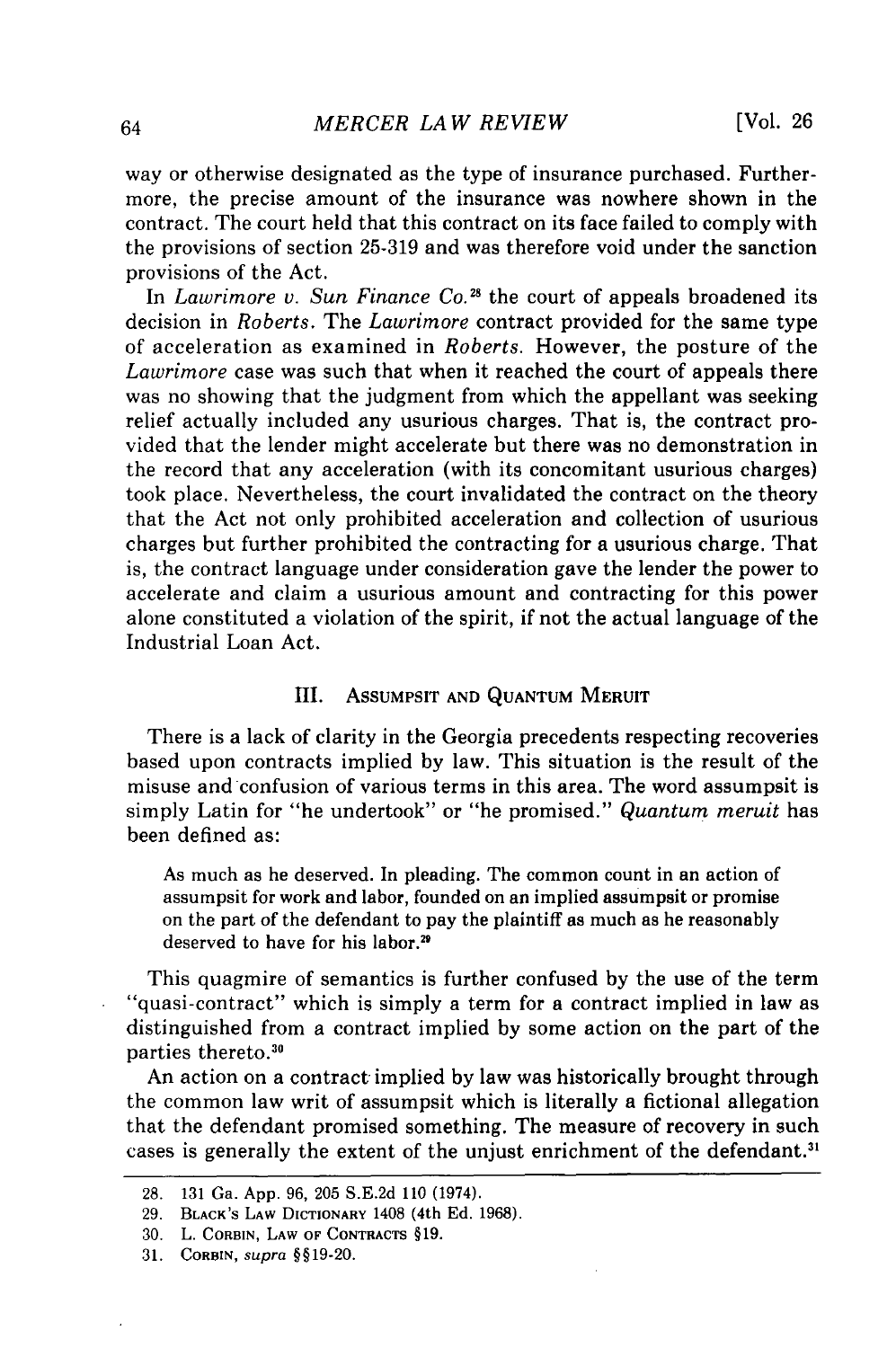It is clear even under Georgia precedents that

[a]recovery on quantum meruit basis may not be obtained where the services [even if beneficial] are rendered with no anticipation that compensation is to be received.<sup>32</sup>

In *Creative Services, Inc. v. Spears Construction Co.33* the court of appeals properly applied these principles in an action brought against the defendant to recover costs of production, suggestions, and proposals respecting printed materials submitted to the defendant for his approval. The plaintiff brought its action on account and on *quantum meruit* to recover the value of the services provided. The court properly found that there was no meeting of the minds but further denied the claim based on *quantum meruit,* not on the basis that there was no meeting of the minds (which is not a proper consideration in a quasi-contractual context) but rather on the basis that

these services and property (which were admittedly retained by the defendant) were not in themselves valuable to the defendant, absent any showing that it had actually utilized them.34

In this regard, the court of appeals is saying with rather loose language that there is no unjust enrichment of the defendant upon which the plaintiff can base its recovery. With this principle in mind it can be seen that *Creative Services* represents a proper application of the law of quasicontracts.

However, the other notable application of these principles by the court of appeals in the survey period is not so clear. In *Willis v. Kemp,35* the plaintiff, an attorney, sued another attorney for rent due for the use of space in the plaintiff's law offices. The plaintiff contended that an express agreement existed for such rental which allegations defendant denied. The court of appeals found that the record showed no existence of an express contract and then leaped to the conclusion that the plaintiff could not recover on the basis of *quantum meruit.*

This is a confusing and incongruous conclusion. If there were no express contract then it would appear proper under the principles being applied that the plaintiff be allowed to show the extent of the defendant's unjust enrichment in his action on assumpsit. In reaching its conclusion the court deferred to a number of old Georgia decisions on the election of remedies and held that "one is estopped to recover on quantum meruit where there exists an express agreement."<sup>36</sup> This may be a fair statement but the court

19741

<sup>32.</sup> Addison v. Southern Ry., 108 Ga. App. 314, 132 S.E.2d 833 (1963).

<sup>33. 130</sup> Ga. App. 145, 202 S.E.2d 581 (1973).

<sup>34.</sup> Id. at 146, 202 S.E.2d at 583.

<sup>35. 130</sup> Ga. App. 758, 204 S.E.2d 486 (1974).

<sup>36.</sup> Id. at 760, 204 S.E.2d at 489.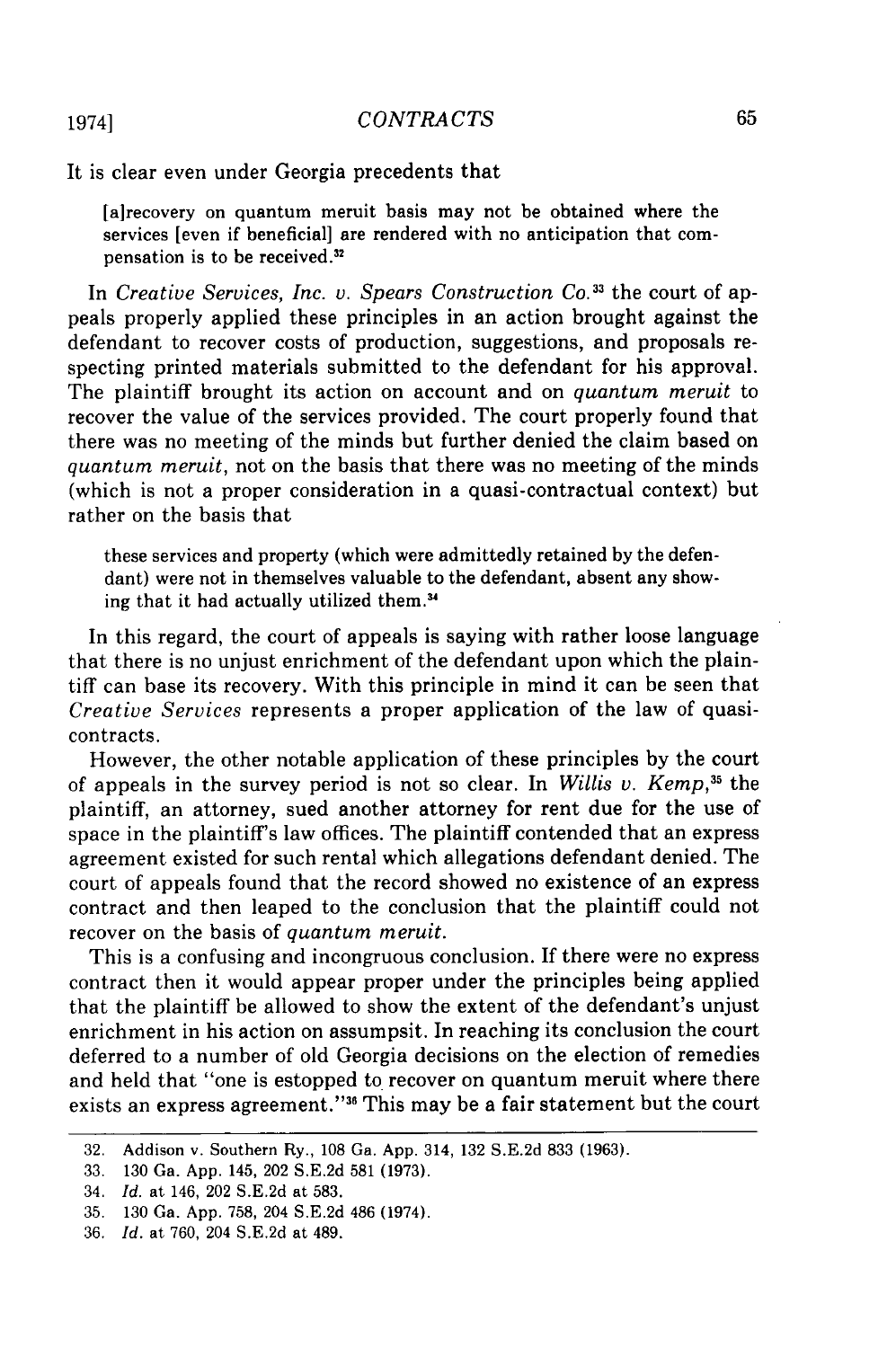of appeals expressly held in this case that an express agreement did not exist and boot-strapped from that point to its conclusion that the plaintiff "having sued to recover on an express contract for rent **...** is not entitled to recover on quantum meruit."<sup>37</sup> If this writer has properly conveyed to the reader a basic understanding of the principles involved, the contradiction should be palpable. With the *Willis* decision, the court of appeals has further confused this area of the law by injecting election of remedy considerations.

## IV. REAL **ESTATE SALES**

The cases in the survey period evidence the continuing tradition of those who are for many reasons dissatisfied with or unable to comply with real estate sales contracts to attempt to avoid those agreements on the basis that they are vague or otherwise insufficient in description or terms. The decision of the court of appeals in *Penta Investments, Inc. v. Robertson38* is a good example of this genre. In *Penta* the property was described in the contract as follows:

All that tract of land lying and being north of New Hope Road and being referred to as Tract 1, Land Lot **231** in the 5th District of Gwinnett County, Georgia and consisting of approximately 126.5 acres. This tract is actually shown as 142 acres, plus or minus, and is contained in Land Lots 217, **218** and **232** as well as Land Lot 231. This purchase, however, does not include any of that tract south of New Hope Road. This land is further identified as the Horace Robertson tract."

The appellant filed suit seeking specific performance of this contract and the trial court granted the appellee's motion to dismiss on the basis that the description of the land was insufficient and therefore the terms of the contract were not sufficiently definite for there to be in fact a contract at all.

In reversing this holding, the court of appeals in *Penta* articulated the guiding light in these cases. That is, the court looked to whether the description of the land was sufficient to "furnish a key by which the land can be located **. ".4.."10** in stating this standard the court relied on Pindar's treatise to the effect that

[miany instruments fall short of the ideal, but are sustainable with the help of parole evidence, where they contain enough to furnish a key by which the land can be located with the aid of extrinsic evidence. Pindar, Georgia Real Estate Law, 469, §13-54."

41. *Id.*

<sup>37.</sup> *Id.,* 204 S.E.2d at 490.

<sup>38. 230</sup> Ga. 401, 197 S.E.2d 358 (1973).

<sup>39.</sup> *Id.* at 402, 197 S.E.2d at 359.

<sup>40.</sup> *Id.* at 402-03, 197 S.E.2d at 359.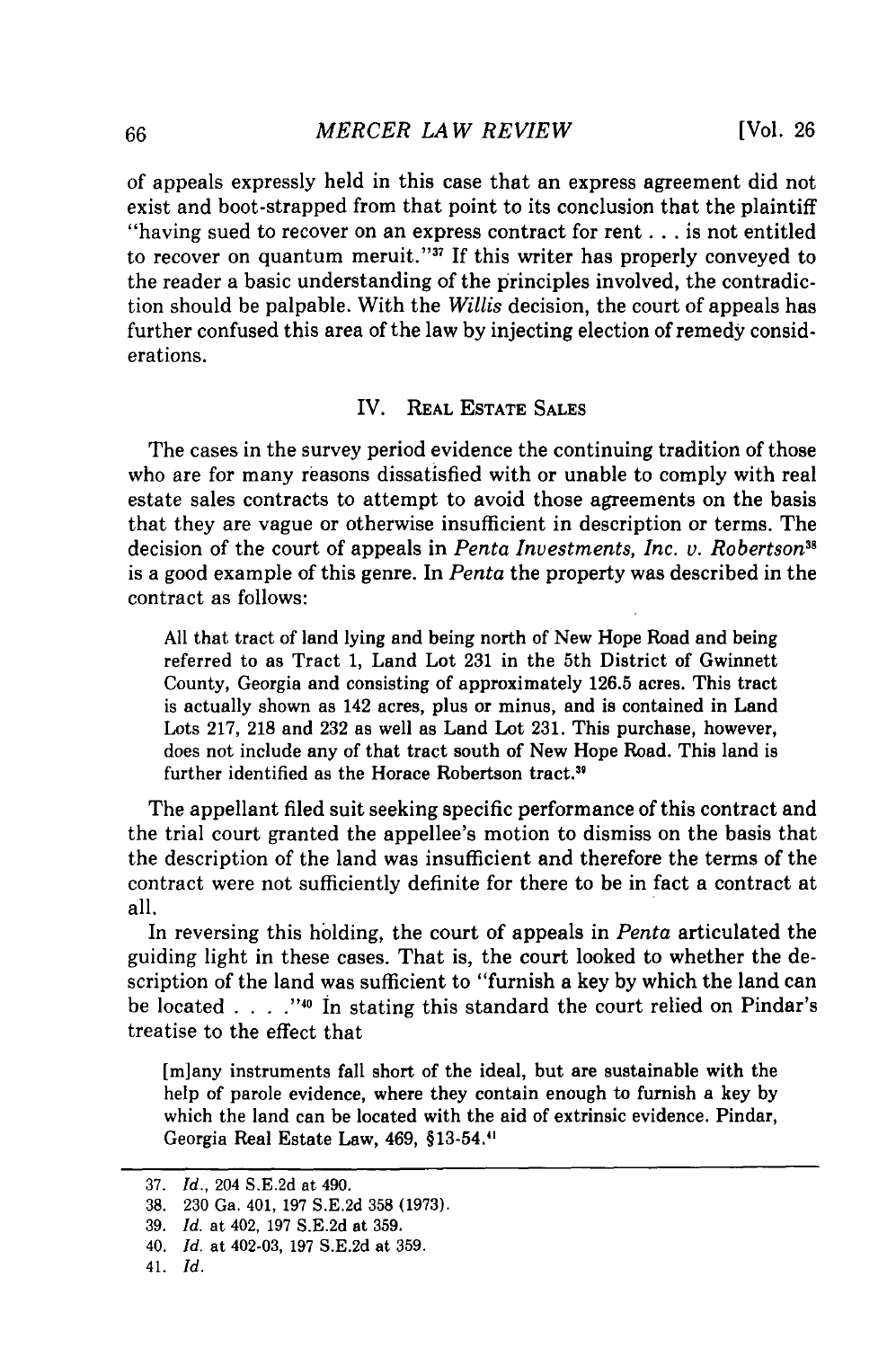### *CONTRA CTS*

Applying this principle in the instant case, the court held: "That this description was an adequate key is demonstrated by the fact that both the title attorney and the surveyor were able to identify the property to be sold therefrom."<sup>42</sup>

The courts have reached similar conclusions in cases where the purchase price is stated with reference to a dollar price per acre with the number of acres left to be determined by a survey.43 In fact, the supreme court has gone so far as to enforce an agreement to purchase

nine proposed lots to be developed as unit IV, North Cloud Subdivision, to be completed to Gwinnett County specifications as per provisional plat by Hannan & Meeks, Surveyors .... Development could be of the same quality materials, etc., as Units II and III, street lights not being a part of the development.<sup>44</sup>

In reaching this decision, the court implies a reasonable time when no time is specified and applies the rule of *ejusdem generis* in giving meaning to the term "etc."

The foregoing precedents in no way represent a retreat from the traditional view that specific performance will be denied in cases where the terms and descriptions are not sufficiently definite. In *Wallis v. Adamson,45* the description of the property to be conveyed was as follows: "All that tract of land Land Lot 112 of the 5th Dist. of Clayton County, Ga. Being 36 Acers [sic] on New Hope Road."<sup>46</sup>

In holding this description inadequate the court looked to its standard of whether there was a key contained in the instrument which will "lead unerringly to the land in question."47

Similarly, the court of appeals has denied specific performance of an agreement for the purchase and construction of a house and lot under which the purchaser agreed to buy "a house to be built."<sup>48</sup> Since the contract did not contain any plans or specifications concerning the proposed construction, it was lacking in the necessary element of definiteness. Stated negatively, there was no key by which the plans could be identified.

### V. FORMATION **AND** INTERPRETATION

Aside from considerations of public policy as reflected in other cases noted in this survey, the Georgia courts did little to retreat from the traditional view that a party to a contract is bound by the terms of the agree-

46. *Id.* at 792, 201 S.E.2d at 479.

<sup>42.</sup> *Id.*

<sup>43.</sup> Griffis & Weaver Builders, Inc. v. Hopson, 230 Ga. 459, 197 S.E.2d 694 (1973).

<sup>44.</sup> Perry Dev. Corp. v. Colonial Contracting Co., 231 Ga. 666, 203 S.E.2d 475 (1974).

<sup>45. 129</sup> Ga. App. 792, 201 S.E.2d 479 (1973).

<sup>47.</sup> *Id.* at 793, 201 S.E.2d at 480.

<sup>48.</sup> Key v. Haitchi, 129 Ga.App. 898, 201 S.E.2d 832 (1973).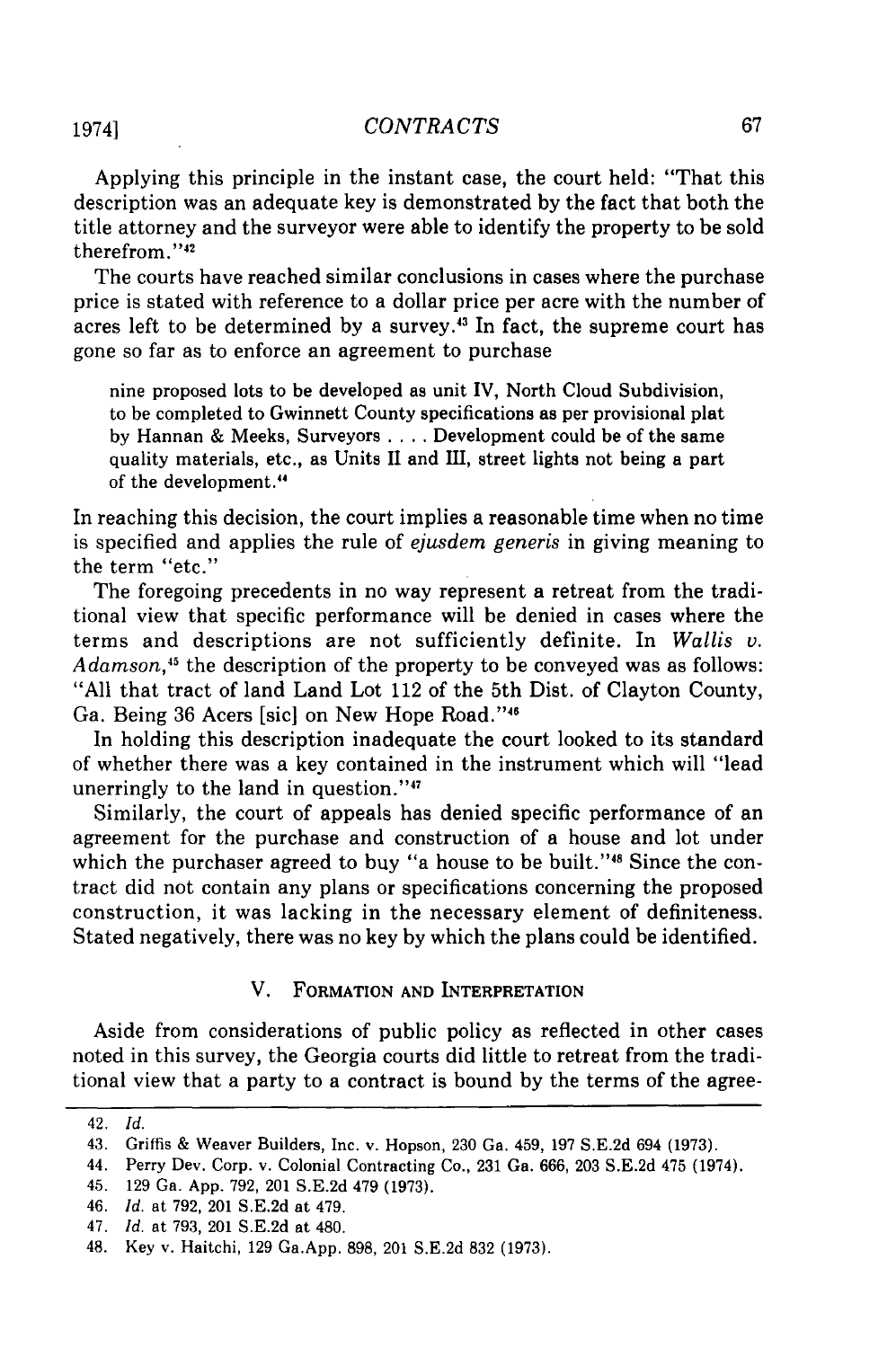ment notwithstanding his failure to read or understand them. The general rule in this regard was statedby the court of appeals in *Ayers Enterprises, Ltd. v. Adams49* as follows:

The document purported to be and was signed by both parties as constituting a reduction to writing of their verbal understanding of what was involved in the construction of this house. This being so, the defendant, equally with the plaintiff, was bound by its terms in the absence of fraud, accident or mistake.<sup>50</sup>

The same conclusion was reached in *Granite Management Services, Inc. v. Usry51* wherein the defendant alleged that he was induced by fraud to sign a lease agreement but admitted that he had never read the lease. Under these circumstances the court held:

Where two contracting parties deal at arms length with one another and a written agreement is entered into between them it cannot be set aside upon the ground of fraud or upon the basis that he was induced to enter into and sign the agreement in the consequence of fraudulent misrepresentation when it appears that the party signing did so with the full opportunity to inform himself as to the terms of the instrument but negligently omitted to take such precautions as would reasonably have served to protect him against the imposition alleged to have been practiced.<sup>52</sup>

Furthermore, in *Walsh v. Campbell<sup>53</sup>* it was held that absent special circumstances, a party may avoid a contract on grounds of fraud only where he has exercised due diligence in protecting himself from such fraud rather than merely relying blindly on the representations of another. Thus, it is clear that in most cases the parties to a contract are still bound by what they sign.

In dealing with the formation and modification of agreements, the appellate courts have also tracked along traditional courses. In *Frey v. Friendly Motors, Inc.54* it was held that an attempted acceptance that varies the terms of an offer constitutes a counteroffer upon those terms rather than an acceptance. Moreover, the court of appeals has continued to recognize the principle that in order for an oral modification of a previous written contract to be binding, the subsequent modification must be supported by new and valuable consideration.<sup>55</sup>

With respect to the vagueness defense in a context other than the sale of real property the court of appeals has penned two opinions of interest

<sup>49. 131</sup> Ga. App. 12, 205 S.E.2d 16 (1974).

<sup>50.</sup> *Id.* at 17, 205 S.E. 2d at 20.

<sup>51. 130</sup> Ga. App. 667, 204 S.E.2d 362 (1973).

<sup>52.</sup> *Id.* at 668, 204 S.E.2d at 363.

<sup>53. 130</sup> Ga. App. 194, 202 S.E.2d 657 (1973).

<sup>54. 129</sup> Ga. App. 636, 200 S.E.2d 467 (1973).

<sup>55.</sup> Giant Peanut & Grain Co. v. Long Mfg. Co., 129 Ga. App. 685, 201 S.E.2d 26 (1973); Ryder Truck Lines, Inc. v. Scott, 129 Ga. App. 871, 201 S.E. 2d 672 (1973).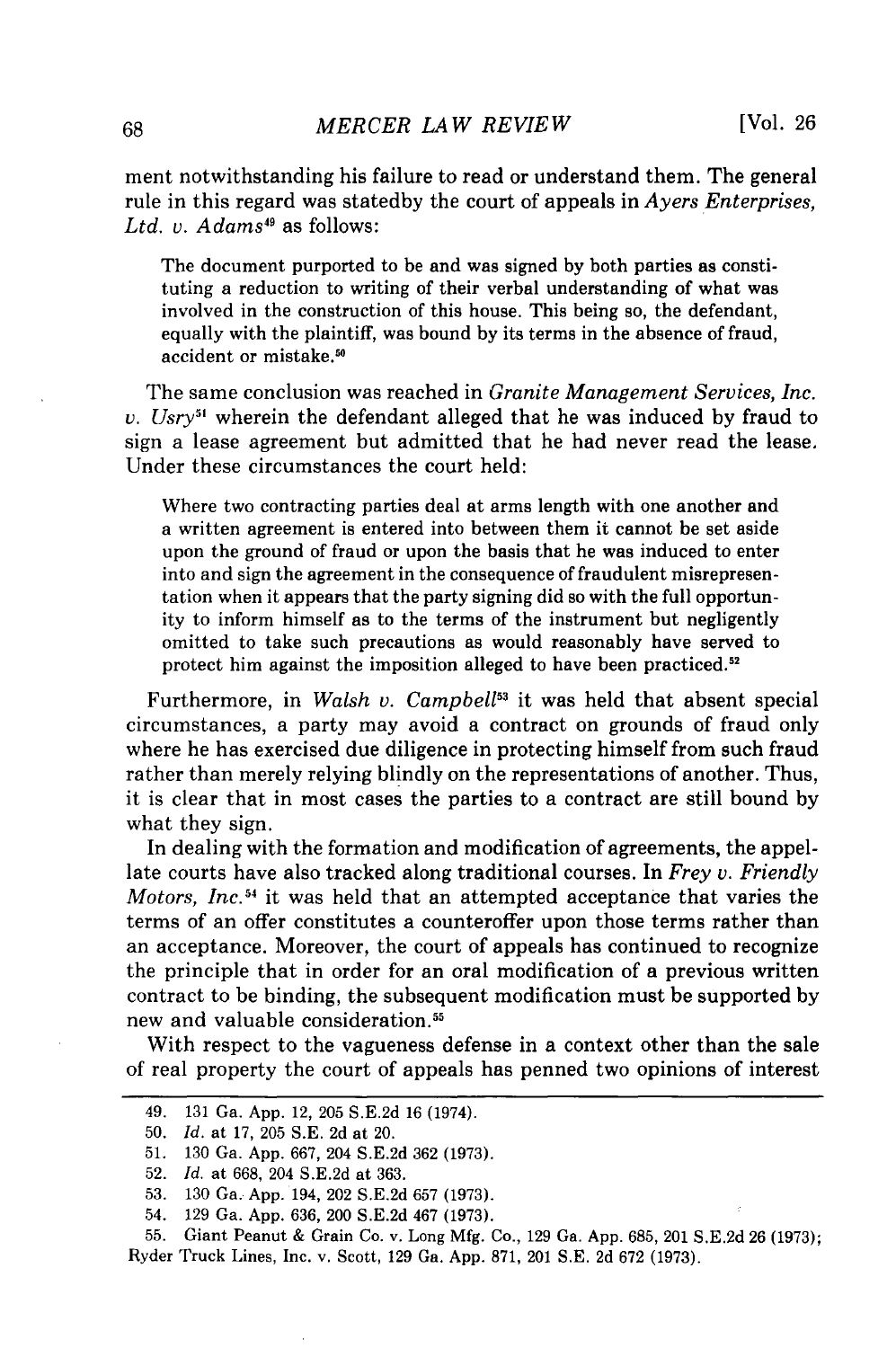## *CONTRA CTS*

in the survey period. In *McTerry v. Free For All Missionary Baptist Church No. 1.*<sup>56</sup> the plaintiffs sued for damages allegedly caused by breach of a written contract of employment. This contract provided for the rate of pay as well as the term but failed to describe the nature and character of the services to be performed by the plaintiff or when or where the duties were to be performed. Under these circumstances the court found the purported agreement to be "so indefinite and vague that it is unenforceable."<sup>57</sup> In reaching this decision the court refused to defer to certain parol evidence which was introduced in an effort to overcome the deficiency of the terms of the contract since the parol evidence was admissible only to explain an ambiguity and not to give meaning to such an indefinite agreement which standing alone imparts no meaning at all.

In *Radlo of Georgia, Inc. v. Little*<sup>58</sup> the defendant agreed to raise young pigs for the plaintiff under which agreement the defendant retained broad options to terminate the agreement without notice for a number of reasons including "any other reason or event which Radlo [defendant] in the exercise of a reasonable discretion deems itself insecure . **. . .""** The defendant maintained that this provision amounted to a contractual agreement that the performance be judged solely to its satisfaction and it, therefore, had the absolute right to terminate so long as it did not exercise bad faith. The court of appeals disagreed, finding that the discretion conferred upon the defendant must be reasonable, "that is, judged by the... circumstances." <sup>60</sup>

### VI. BREACH **AND DAMAGES**

Almost uniformly the appellate courts adhere to traditional principles respecting the breach of contracts and the damages flowing therefrom. For example, the court of appeals in *Redman Development Corp. v. Piedmont Heating & Air Conditioning, Inc.6t* restated the general rule as follows:

The measure of damages in the case of a breach of contract is the amount which will compensate the injured person for loss which a fulfillment of the contract would have prevented or the breach of it entailed. In other words, the person injured, is, so far as it is possible to do so **by** a monetary award, to be placed in the position he would have been in had the contract been performed.<sup>62</sup>

In *National Health Services, Inc. v. Townsend*,<sup>83</sup> the court of appeals

**<sup>56. 129</sup>** Ga. **App.** 724, 200 **S.E.2d 915 (1973).**

**<sup>57.</sup> Id.** at 724, 200 **S.E.2d** at **916.**

**<sup>58. 129</sup>** Ga. **App. 530, 199 S.E.2d 835 (1973).**

**<sup>59.</sup>** Id. at **532, 199 S.E.2d** at **836.**

**<sup>60.</sup>** Id., **199 S.E.2d** at **837.**

**<sup>61. 128</sup>** Ga. **App.** 447, **197 S.E.2d 167 (1973).**

**<sup>62.</sup>** Id. at 452, **197 S.E.2d** at **171.**

**<sup>63. 130</sup>** Ga. **App. 700,** 204 **S.E.2d 299** (1974).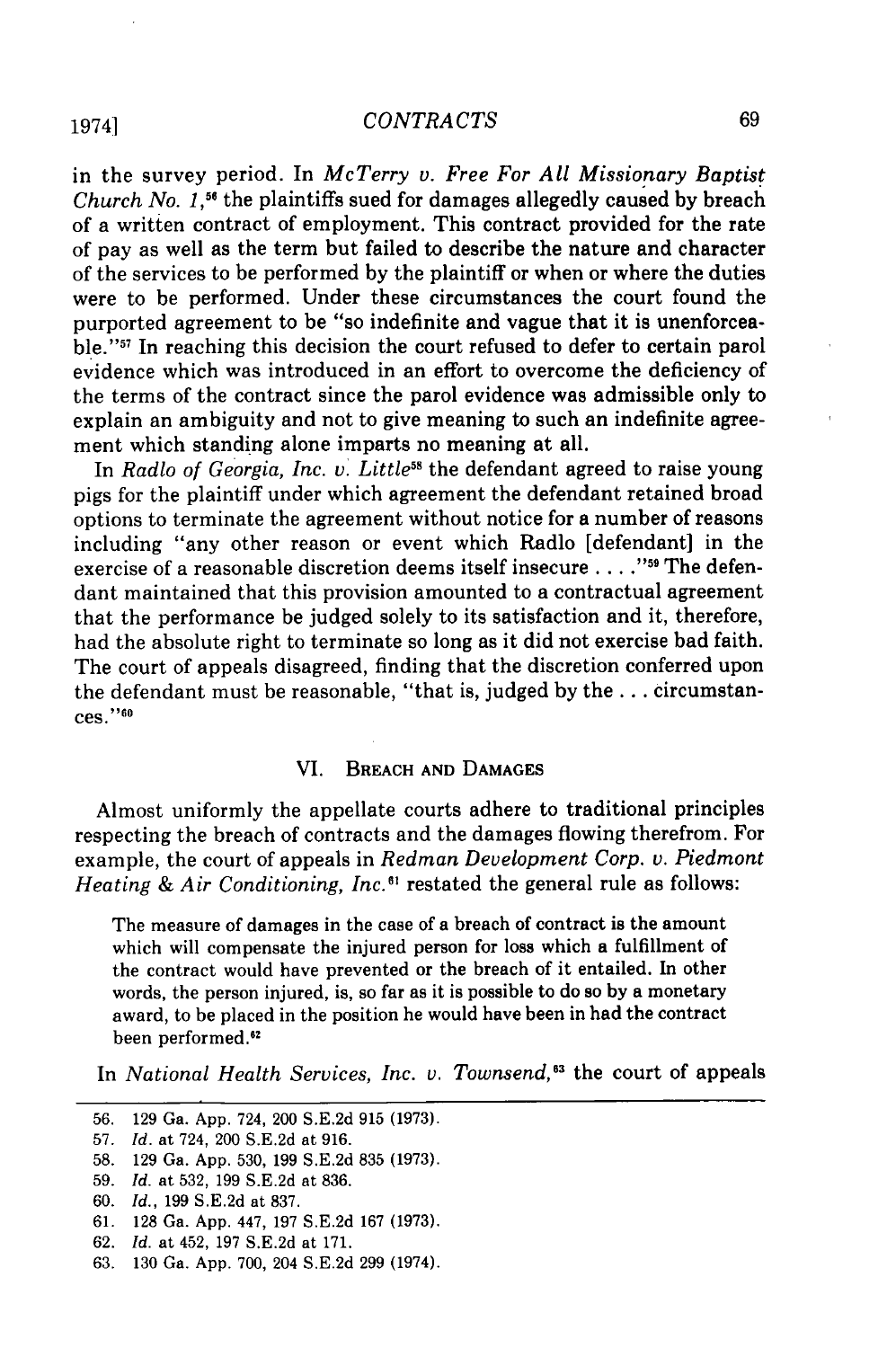considered a claim for lost profits asserted by a respiratory therapist who had contracted to furnish equipment and services necessary for respiratory therapy to patients of the appellant "whenever such services are prescribed by a physician either verbally or in writing."<sup>44</sup> Less than a month after the execution of this agreement the therapist's services were discontinued by the nursing home. The therapist brought an action, alleging that the appellant had breached its contract, to recover liquidated damages for services rendered and unliquidated damages of \$20,000.00 as the value of the contract. The case was in a posture of default when it reached the trial court and the only issue was, therefore, that of damages. The appellant nonetheless appeared and moved to dismiss the therapist's claim for the value of the contract on the ground that "the therapist had failed to show with reasonable certainty what his profit would have been had the contract been continued in full force and effect for its entire life and that he made no effort to mitigate the unliquidated damages."<sup>65</sup>

On appeal it was the position of the nursing home that the therapist's anticipated profits were "so speculative, remote and uncertain as not to be recoverable."<sup>66</sup> The appellant maintained that since the services to be rendered were dependent upon the verbal or written order of a doctor, the damages were entirely speculative because the doctor might not continue to prescribe the services. The court looked to the fact that there were fourteen patients in the month of May for whom the doctor was prescribing the treatment and that there were at the time of trial fourteen patients who still needed the treatments. The court extrapolated from these facts to uphold the trial award of damages for lost profits, presumably on the assumption that this rate of prescription is provable and will continue.

In the opinion of this writer, the *National Health Services* case represents a significant departure from the general rule respecting lost profits which should be carefully scrutinized. If the certainty of damages which is required to bring into play the exception under which one may recover lost profits is no broader than that certainty of the doctor's prescription in this action, then the rule is being significantly narrowed.

In *Orkin Exterminating Co. v. Stephens*,<sup>67</sup> the court of appeals was faced with a termite case, which in the words of the majority, presented a "knotty question." Stephens contracted with Orkin for the control of termites in his house and paid Orkin \$259.00 for initial services as well as the issuance of a "guaranty." During the term of the guaranty Stephens' house was infested with termites and he made numerous demands upon Orkin for an additional treatment. Orkin's failure of response prompted the initiation of this suit which was expressly declared to be in tort on the basis of negligence. At trial, Orkin presented no evidence and moved for a directed

<sup>64.</sup> *Id.* at 700, 204 S.E.2d at 300.

<sup>65.</sup> *Id.* at 701, 204 S.E.2d at 301.

**<sup>66.</sup>** *Id.* at 702, 240 S.E.2d at 302.

<sup>67. 130</sup> Ga. App. 363, 203 S.E.2d 587 (1973).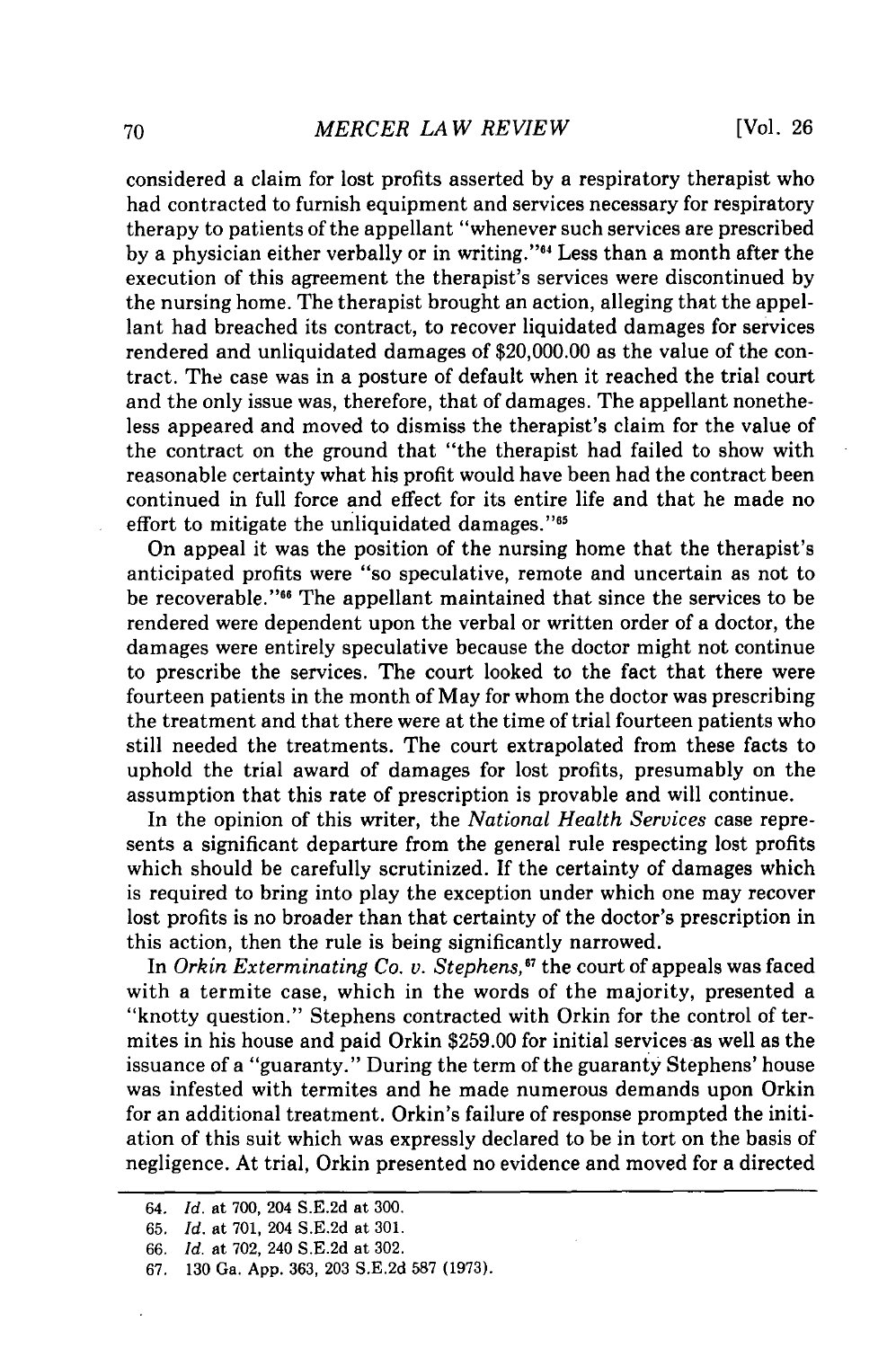verdict on the grounds that no breach of contract and concomitant damages were demonstrated. The trial court overruled Orkin's motion and the court of appeals was faced with the interesting question of what to do with a contract case which was expressly sued in tort.

At the outset, the majority noted that

it is axiomatic that a single act or course of conduct may constitute not only a breach of contract but an independent tort as well, if in addition to violating a contract obligation it also violates a duty owed to plaintiff independent of contract to avoid harming him **....** Such an independent harm may be found because of the relationship between the parties, or because of the defendant's calling or because of the nature of the harm.<sup>68</sup>

The court further notes that the converse of this axiom is that not all breaches of contract are also torts, especially in a case "where defendant's negligence ends merely in nonperformance of the contract . **...""**

After reviewing these principles, the court of appeals held that the plaintiff's suit must fail because there was no cause of action against Orkin other than for breach of contract. In reaching this decision the court specifically distinguished this case of nonfeasance from a contractual case of misfeasance wherein one party performs defectively to the injury of the other, noting that "this distinction between defective performance or misfeasance, and failure to perform, is fatal to plaintiff's cause of action in  $tort.$ "<sup>70</sup>

In a vigorous dissent Judge Evans attacks not only the wisdom of the majority's distinction but further asserts that this misfeasance was actually proved **by** the plaintiff.

Most Georgia practitioners are familiar with this tort-contract dichotomy in the area of house construction cases which, at least in the metropolitan Atlanta area, arise with frequency. Practitioners in these cases are equally aware of the difficulty of recovering on behalf of the plaintiff in the absence of palpable fraud on the part of the builder or an express warranty which was not waived at closing and merged in the deed. The court of appeals' recent decision in *Howell v. Ayers,7* however, adds an interesting twist to this area where the buyer directly contracts with the builder for the construction of a house. In this action Mr. Ayers agreed to provide the supervision to construct a house on a cost-plus basis for the plaintiff. **After** some time, the plaintiff discharged Ayers and his corporation alleging faulty construction work and failure to follow construction plans. Howell then contracted with another company to complete the house and correct the defects and subsequently initiated this action seeking damages resulting from deviation from the plans as well as negligent supervision of work.

<sup>68.</sup> *Id.* at 365, 203 S.E.2d at 590.

<sup>69.</sup> *Id.*

<sup>70.</sup> *Id.* at 366, 203 S.E.2d at 591.

<sup>71. 129</sup> Ga. App. 899, 202 S.E.2d 189 (1973).